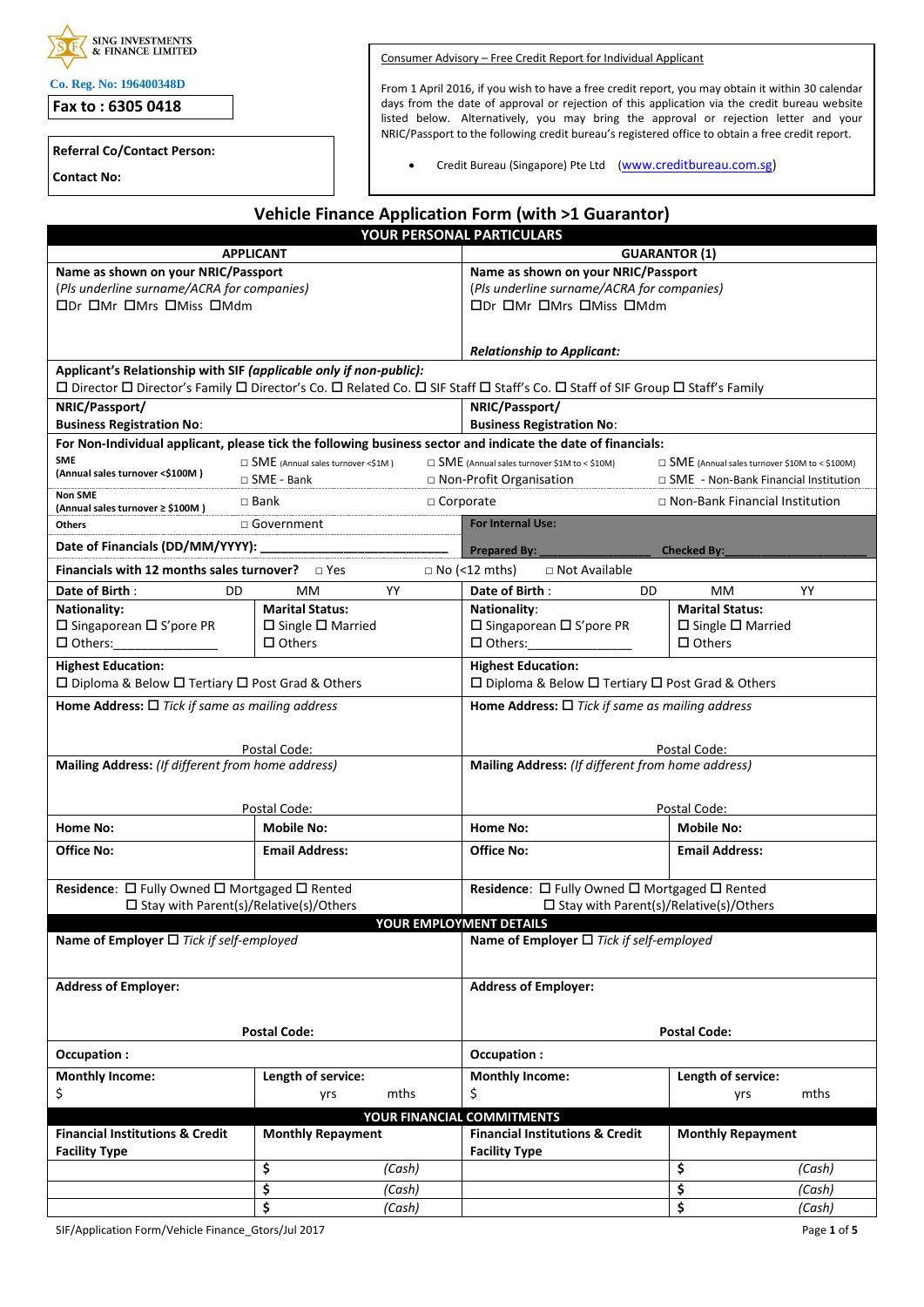|                                                                                                                                                      | <b>GUARANTOR (2)</b>                                                                                         | YOUR PERSONAL PARTICULARS                                                                                  |                                                        |  |  |
|------------------------------------------------------------------------------------------------------------------------------------------------------|--------------------------------------------------------------------------------------------------------------|------------------------------------------------------------------------------------------------------------|--------------------------------------------------------|--|--|
| Name as shown on your NRIC/Passport                                                                                                                  |                                                                                                              | <b>GUARANTOR (3)</b><br>Name as shown on your NRIC/Passport                                                |                                                        |  |  |
| (Pls underline surname/ACRA for companies)                                                                                                           |                                                                                                              | (Pls underline surname/ACRA for companies)                                                                 |                                                        |  |  |
| ODr OMr OMrs OMiss OMdm                                                                                                                              |                                                                                                              | ODr OMr OMrs OMiss OMdm                                                                                    |                                                        |  |  |
|                                                                                                                                                      |                                                                                                              |                                                                                                            |                                                        |  |  |
| <b>Relationship to Applicant:</b>                                                                                                                    |                                                                                                              | <b>Relationship to Applicant:</b>                                                                          |                                                        |  |  |
| NRIC/Passport/                                                                                                                                       |                                                                                                              | NRIC/Passport/                                                                                             |                                                        |  |  |
| <b>Business Registration No:</b>                                                                                                                     |                                                                                                              | <b>Business Registration No:</b>                                                                           |                                                        |  |  |
|                                                                                                                                                      | For Non-Individual applicant, please tick the following business sector and indicate the date of financials: |                                                                                                            |                                                        |  |  |
| <b>SME</b><br>(Annual sales turnover <\$100M)                                                                                                        | $\Box$ SME (Annual sales turnover <\$1M)                                                                     | $\Box$ SME (Annual sales turnover \$1M to < \$10M)<br>$\Box$ SME (Annual sales turnover \$10M to < \$100M) |                                                        |  |  |
| Non SME                                                                                                                                              | $\Box$ SME - Bank                                                                                            | □ Non-Profit Organisation<br>$\Box$ SME - Non-Bank Financial Institution                                   |                                                        |  |  |
| (Annual sales turnover ≥ \$100M)                                                                                                                     | $\Box$ Bank                                                                                                  | □ Non-Bank Financial Institution<br>$\Box$ Corporate                                                       |                                                        |  |  |
| <b>Others</b>                                                                                                                                        | □ Government                                                                                                 | <b>For Internal Use:</b>                                                                                   |                                                        |  |  |
|                                                                                                                                                      |                                                                                                              | Prepared By:                                                                                               | <b>Checked By:</b>                                     |  |  |
| <b>Financials with 12 months sales turnover?</b> $\Box$ Yes                                                                                          |                                                                                                              | $\Box$ No (<12 mths)<br>$\Box$ Not Available                                                               |                                                        |  |  |
| Date of Birth:<br>DD                                                                                                                                 | YY<br>MМ<br><b>Marital Status:</b>                                                                           | Date of Birth:<br>DD                                                                                       | YY<br>MM.                                              |  |  |
| <b>Nationality:</b><br>$\square$ Singaporean $\square$ S'pore PR                                                                                     | $\Box$ Single $\Box$ Married                                                                                 | <b>Nationality:</b><br>$\square$ Singaporean $\square$ S'pore PR                                           | <b>Marital Status:</b><br>$\Box$ Single $\Box$ Married |  |  |
| $\Box$ Others:                                                                                                                                       | $\Box$ Others                                                                                                | $\Box$ Others:                                                                                             | $\Box$ Others                                          |  |  |
| <b>Highest Education:</b>                                                                                                                            |                                                                                                              | <b>Highest Education:</b>                                                                                  |                                                        |  |  |
| $\Box$ Diploma & Below $\Box$ Tertiary $\Box$ Post Grad & Others                                                                                     |                                                                                                              | □ Diploma & Below □ Tertiary □ Post Grad & Others                                                          |                                                        |  |  |
| Home Address: $\Box$ Tick if same as mailing address                                                                                                 |                                                                                                              | Home Address: $\Box$ Tick if same as mailing address                                                       |                                                        |  |  |
|                                                                                                                                                      |                                                                                                              |                                                                                                            |                                                        |  |  |
|                                                                                                                                                      | <b>Postal Code:</b>                                                                                          |                                                                                                            | <b>Postal Code:</b>                                    |  |  |
| Mailing Address: (If different from home address)                                                                                                    |                                                                                                              | Mailing Address: (If different from home address)                                                          |                                                        |  |  |
|                                                                                                                                                      |                                                                                                              |                                                                                                            |                                                        |  |  |
|                                                                                                                                                      | <b>Postal Code:</b>                                                                                          | <b>Postal Code:</b>                                                                                        |                                                        |  |  |
| Home No:                                                                                                                                             | <b>Mobile No:</b>                                                                                            | Home No:                                                                                                   | <b>Mobile No:</b>                                      |  |  |
| <b>Office No:</b>                                                                                                                                    | <b>Email Address:</b>                                                                                        | <b>Office No:</b>                                                                                          | <b>Email Address:</b>                                  |  |  |
|                                                                                                                                                      |                                                                                                              |                                                                                                            |                                                        |  |  |
| Residence: □ Fully Owned □ Mortgaged □ Rented<br>$\square$ Stay with Parent(s)/Relative(s)/Others                                                    |                                                                                                              | Residence: □ Fully Owned □ Mortgaged □ Rented<br>$\square$ Stay with Parent(s)/Relative(s)/Others          |                                                        |  |  |
|                                                                                                                                                      |                                                                                                              | <b>YOUR EMPLOYMENT DETAILS</b>                                                                             |                                                        |  |  |
| Name of Employer $\Box$ Tick if self-employed                                                                                                        |                                                                                                              | Name of Employer $\Box$ Tick if self-employed                                                              |                                                        |  |  |
|                                                                                                                                                      |                                                                                                              |                                                                                                            |                                                        |  |  |
| <b>Address of Employer:</b>                                                                                                                          |                                                                                                              | <b>Address of Employer:</b>                                                                                |                                                        |  |  |
|                                                                                                                                                      |                                                                                                              |                                                                                                            |                                                        |  |  |
|                                                                                                                                                      | <b>Postal Code:</b>                                                                                          | <b>Postal Code:</b>                                                                                        |                                                        |  |  |
| <b>Occupation:</b>                                                                                                                                   |                                                                                                              | Occupation:                                                                                                |                                                        |  |  |
| <b>Monthly Income:</b>                                                                                                                               | Length of service:                                                                                           | <b>Monthly Income:</b>                                                                                     | Length of service:                                     |  |  |
| \$                                                                                                                                                   | mths<br>yrs                                                                                                  | \$                                                                                                         | mths<br>yrs                                            |  |  |
|                                                                                                                                                      |                                                                                                              | YOUR FINANCIAL COMMITMENTS                                                                                 |                                                        |  |  |
| <b>Financial Institutions &amp; Credit</b>                                                                                                           | <b>Monthly Repayment</b>                                                                                     | <b>Financial Institutions &amp; Credit</b>                                                                 | <b>Monthly Repayment</b>                               |  |  |
| <b>Facility Type</b>                                                                                                                                 | \$<br>(Cash)                                                                                                 | <b>Facility Type</b>                                                                                       | \$<br>(Cash)                                           |  |  |
|                                                                                                                                                      | \$<br>(Cash)                                                                                                 |                                                                                                            | \$<br>(Cash)                                           |  |  |
|                                                                                                                                                      | \$<br>(Cash)                                                                                                 |                                                                                                            | \$<br>(Cash)                                           |  |  |
|                                                                                                                                                      |                                                                                                              | YOUR MOTOR VEHICLE TO BE FINANCED                                                                          |                                                        |  |  |
|                                                                                                                                                      |                                                                                                              |                                                                                                            |                                                        |  |  |
| <b>Type of Vehicle</b> : $\Box$ Passenger Car $\Box$ Commercial Vehicle $\Box$ Taxi $\Box$ Motorcycle<br>Vehicle Segment: □ New □ Used □ COE-renewed |                                                                                                              | For Commercial Vehicle: $\square$ Light-wt (less than 3.5 tonnes)                                          |                                                        |  |  |
| $\Box$ Tick if Off-Peak Car                                                                                                                          |                                                                                                              | $\Box$ Heavy-wt                                                                                            |                                                        |  |  |
| <b>Purchase Price: \$</b>                                                                                                                            |                                                                                                              | Make & Model:                                                                                              |                                                        |  |  |
|                                                                                                                                                      |                                                                                                              |                                                                                                            |                                                        |  |  |
| <b>Name of Dealer/Seller:</b>                                                                                                                        |                                                                                                              | <b>Registration No:</b>                                                                                    |                                                        |  |  |
| Engine No (for new cars only):                                                                                                                       |                                                                                                              | Chassis No (for new cars only):                                                                            |                                                        |  |  |

SIF/Application Form/Vehicle Finance\_Gtors/Jul 2017 **Page 2** of 5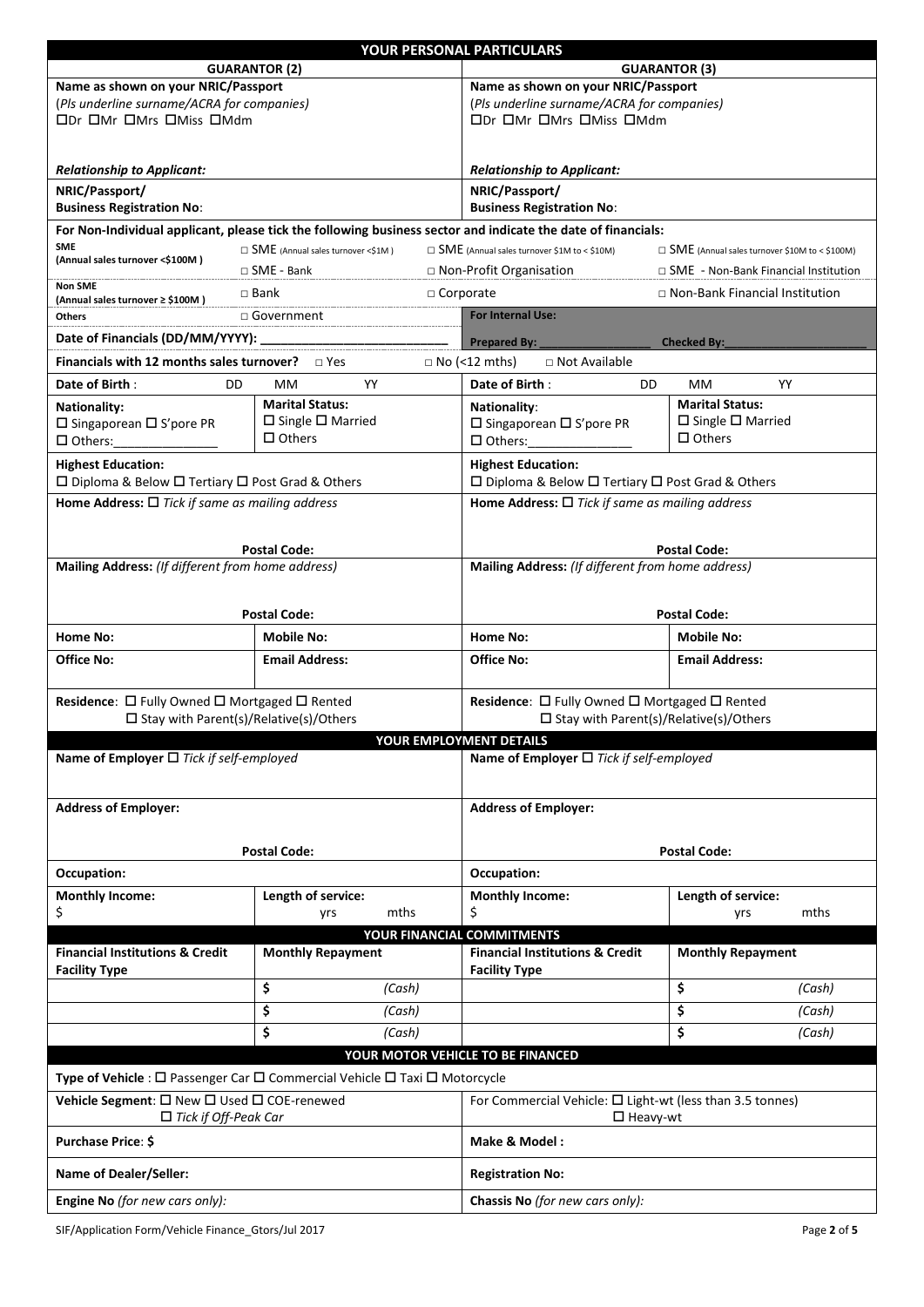|                                                                                                                                                                                                                                                                                                                                                                                   |                                                                                                | <b>YOUR FINANCE DETAILS</b>                                                                                                                                                                                                                                                                                                                                                                                                                                                                                                                         |    |                             |        |
|-----------------------------------------------------------------------------------------------------------------------------------------------------------------------------------------------------------------------------------------------------------------------------------------------------------------------------------------------------------------------------------|------------------------------------------------------------------------------------------------|-----------------------------------------------------------------------------------------------------------------------------------------------------------------------------------------------------------------------------------------------------------------------------------------------------------------------------------------------------------------------------------------------------------------------------------------------------------------------------------------------------------------------------------------------------|----|-----------------------------|--------|
| <b>Finance Required:</b>                                                                                                                                                                                                                                                                                                                                                          | <b>Finance Period:</b>                                                                         | <b>Applied Interest Rate:</b>                                                                                                                                                                                                                                                                                                                                                                                                                                                                                                                       |    | <b>Monthly Instalments:</b> |        |
| \$                                                                                                                                                                                                                                                                                                                                                                                | mths                                                                                           | %                                                                                                                                                                                                                                                                                                                                                                                                                                                                                                                                                   | \$ |                             |        |
|                                                                                                                                                                                                                                                                                                                                                                                   |                                                                                                | $\Box$ Tick if Variable                                                                                                                                                                                                                                                                                                                                                                                                                                                                                                                             |    |                             |        |
|                                                                                                                                                                                                                                                                                                                                                                                   |                                                                                                | YOUR FINANCIAL DECLARATION                                                                                                                                                                                                                                                                                                                                                                                                                                                                                                                          |    |                             |        |
|                                                                                                                                                                                                                                                                                                                                                                                   |                                                                                                |                                                                                                                                                                                                                                                                                                                                                                                                                                                                                                                                                     |    | Yes                         | No     |
|                                                                                                                                                                                                                                                                                                                                                                                   | Are you in any way related to any director and/or staff of Sing Investments & Finance Limited? |                                                                                                                                                                                                                                                                                                                                                                                                                                                                                                                                                     |    | □                           | □      |
|                                                                                                                                                                                                                                                                                                                                                                                   |                                                                                                |                                                                                                                                                                                                                                                                                                                                                                                                                                                                                                                                                     |    |                             |        |
| Are you in any way related to the vendor or dealer?                                                                                                                                                                                                                                                                                                                               |                                                                                                |                                                                                                                                                                                                                                                                                                                                                                                                                                                                                                                                                     |    | □                           | □      |
|                                                                                                                                                                                                                                                                                                                                                                                   |                                                                                                |                                                                                                                                                                                                                                                                                                                                                                                                                                                                                                                                                     |    |                             |        |
| If Yes, please state the following:                                                                                                                                                                                                                                                                                                                                               | servicing/maintenance package, petrol/shopping vouchers, cash discount etc)                    | Did you receive any discount, rebate or benefit from the vendor, dealer or any other person? (eg vehicle                                                                                                                                                                                                                                                                                                                                                                                                                                            |    | $\Box$                      | □      |
|                                                                                                                                                                                                                                                                                                                                                                                   |                                                                                                |                                                                                                                                                                                                                                                                                                                                                                                                                                                                                                                                                     |    |                             |        |
|                                                                                                                                                                                                                                                                                                                                                                                   |                                                                                                | $\begin{minipage}{0.9\textwidth} \begin{tabular}{@{}l@{}} \textbf{Description:} \end{tabular} \hline \begin{tabular}{@{}l@{}} \textbf{Description:} \end{tabular} \hline \begin{tabular}{@{}l@{}} \textbf{Description:} \end{tabular} \hline \begin{tabular}{@{}l@{}} \textbf{Description:} \end{tabular} \hline \begin{tabular}{@{}l@{}} \textbf{Description:} \end{tabular} \hline \begin{tabular}{@{}l@{}} \textbf{Description:} \end{tabular} \hline \begin{tabular}{@{}l@{}} \textbf{Description:} \end{tabular} \hline \begin{tabular}{@{}l@$ |    |                             |        |
|                                                                                                                                                                                                                                                                                                                                                                                   |                                                                                                |                                                                                                                                                                                                                                                                                                                                                                                                                                                                                                                                                     |    |                             |        |
| True Purchase Price of the vehicle: S\$                                                                                                                                                                                                                                                                                                                                           | (ie. Purchase price of the vehicle less the discount, rebate or benefit)                       |                                                                                                                                                                                                                                                                                                                                                                                                                                                                                                                                                     |    |                             |        |
| your purchase of the vehicle including for the deposit?                                                                                                                                                                                                                                                                                                                           |                                                                                                | Did you obtain any loans advances or credit facilities (including but not limited to unsecured loans and credit card<br>loans) from the vendor, dealer, banks, finance companies, insurance companies or any other lenders to finance                                                                                                                                                                                                                                                                                                               |    | □                           | □      |
|                                                                                                                                                                                                                                                                                                                                                                                   | personally or through companies/firms in which you have an interest?                           | Do you have any existing credit facility (including guarantees) from Sing Investments & Finance Limited either                                                                                                                                                                                                                                                                                                                                                                                                                                      |    | $\Box$                      | □      |
| demands served on you and/or the guarantors?                                                                                                                                                                                                                                                                                                                                      |                                                                                                | Are there any legal actions and proceedings (including bankruptcy, writ of seizure & sale, winding-up or judicial<br>management proceedings) pending or otherwise commenced against you and/or the guarantors or statutory                                                                                                                                                                                                                                                                                                                          |    | □                           | $\Box$ |
|                                                                                                                                                                                                                                                                                                                                                                                   |                                                                                                | Note: For the purposes of the above questions, "you" and "your" shall mean the applicant(s) herein.                                                                                                                                                                                                                                                                                                                                                                                                                                                 |    |                             |        |
|                                                                                                                                                                                                                                                                                                                                                                                   |                                                                                                | YOUR CONSENT TO MARKETING INFORMATION                                                                                                                                                                                                                                                                                                                                                                                                                                                                                                               |    |                             |        |
|                                                                                                                                                                                                                                                                                                                                                                                   | Applicable to Applicant and/or Guarantor(s) who are INDIVIDUALS only:                          |                                                                                                                                                                                                                                                                                                                                                                                                                                                                                                                                                     |    |                             |        |
| <b>Marketing Information:</b><br>from Sing Investments & Finance Limited ("SIFL").<br>Call Registry.)                                                                                                                                                                                                                                                                             |                                                                                                | I/We would like to receive marketing and promotional offers, news and materials via Telephone, Mobile Call, SMS, MMS message or Facsimile<br>(If I/We have opted 'Yes', I/We will receive faxes, mobile messages or calls from SIFL even if my/our number(s) is/are registered with the Do Not                                                                                                                                                                                                                                                      |    |                             |        |
| Main Applicant<br>$\square$ Yes                                                                                                                                                                                                                                                                                                                                                   | $\square$ No                                                                                   | Guarantor (1)<br>$\square$ Yes                                                                                                                                                                                                                                                                                                                                                                                                                                                                                                                      |    | $\square$ No                |        |
| $\square$ Yes<br>Guarantor (2)                                                                                                                                                                                                                                                                                                                                                    | □ No                                                                                           | $\square$ Yes<br>Guarantor (3)                                                                                                                                                                                                                                                                                                                                                                                                                                                                                                                      |    | □ No                        |        |
|                                                                                                                                                                                                                                                                                                                                                                                   |                                                                                                | <b>BEARER SHARES DECLARATION</b>                                                                                                                                                                                                                                                                                                                                                                                                                                                                                                                    |    |                             |        |
| <b>Applicable to CORPORATES only:</b>                                                                                                                                                                                                                                                                                                                                             |                                                                                                |                                                                                                                                                                                                                                                                                                                                                                                                                                                                                                                                                     |    |                             |        |
| We declare and confirm the following (please tick accordingly):-                                                                                                                                                                                                                                                                                                                  |                                                                                                |                                                                                                                                                                                                                                                                                                                                                                                                                                                                                                                                                     |    |                             |        |
| □<br>We do not issue bearer shares.<br>□                                                                                                                                                                                                                                                                                                                                          |                                                                                                | We issue bearer shares and agree that we are required to provide details of the bearer shareholders.                                                                                                                                                                                                                                                                                                                                                                                                                                                |    |                             |        |
|                                                                                                                                                                                                                                                                                                                                                                                   |                                                                                                | We acknowledge and confirm that the Finance Company and its officers/ employees/ agents or persons acting on behalf of the Finance<br>Company shall be entitled to rely on our declaration above for information relating to bearer shares for this account.                                                                                                                                                                                                                                                                                        |    |                             |        |
| To: SING INVESTMENTS & FINANCE LIMITED                                                                                                                                                                                                                                                                                                                                            |                                                                                                | DECLARATION BY THE APPLICANT & GUARANTOR(S)                                                                                                                                                                                                                                                                                                                                                                                                                                                                                                         |    |                             |        |
|                                                                                                                                                                                                                                                                                                                                                                                   |                                                                                                | • I/We hereby declare and confirm that I/we have paid/will be paying the deposit (ie the difference between the purchase price of the vehicle<br>and the loan/facility financing granted to me/us) using my/our own cash resources prior to your disbursement of the loan/facility.                                                                                                                                                                                                                                                                 |    |                             |        |
| (For individual Applicant and/ or Guarantor)<br>. I declare that I am of full age and not an undischarged bankrupt and not under any legal impediment or incapacity whatsoever and that<br>there are no legal actions and proceedings (including bankruptcy, writ of seizure & sale) pending or otherwise instituted against me and no<br>statutory demand has been served on me. |                                                                                                |                                                                                                                                                                                                                                                                                                                                                                                                                                                                                                                                                     |    |                             |        |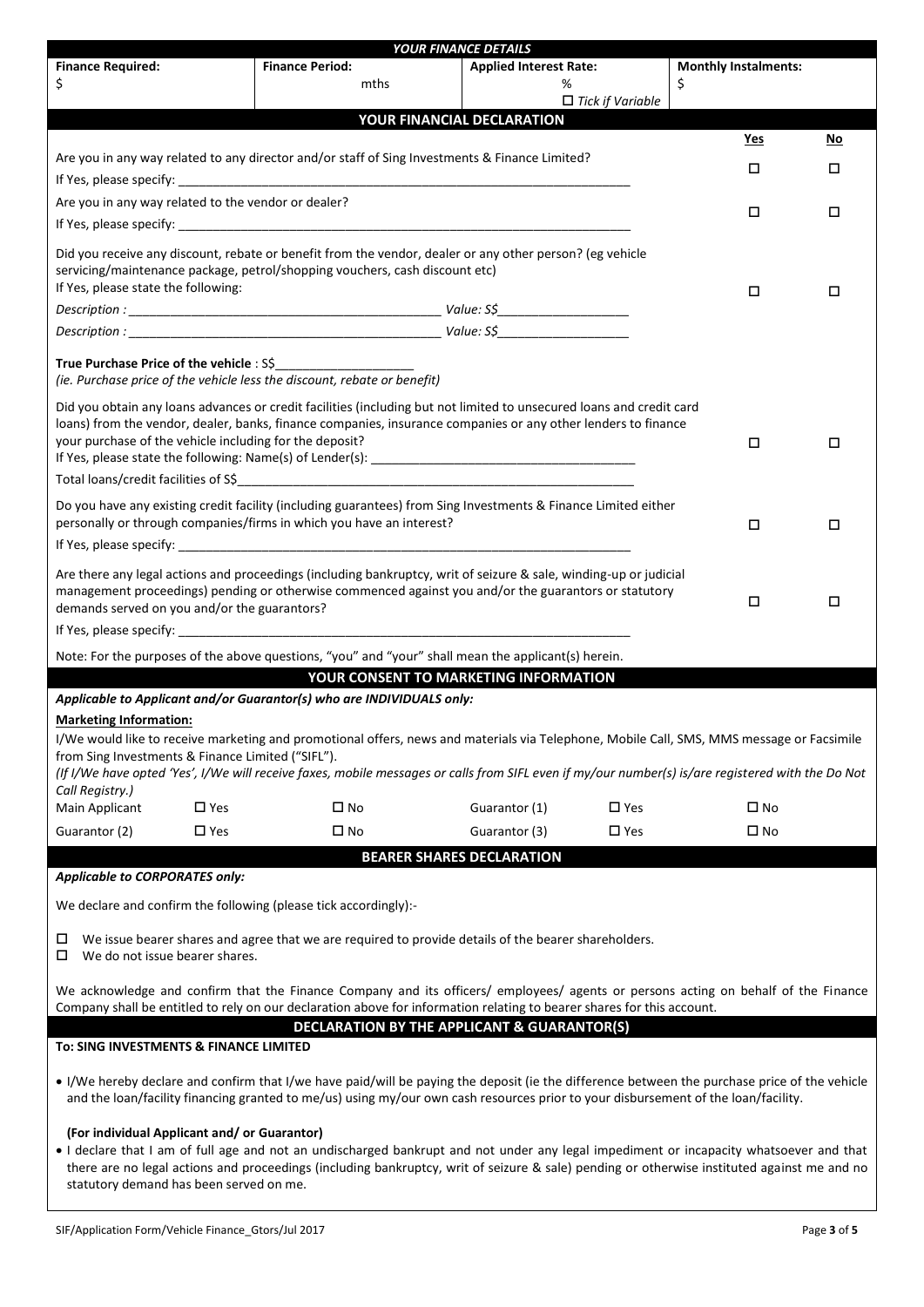## **(For non-individual Applicant and/ or Guarantor)**

- We hereby declare that we have not been wound up and that we are not under any legal impediment or incapacity whatsoever and that there are no legal actions and proceedings (including winding- up or judicial management proceedings) pending or otherwise instituted against us and no statutory demand has been served on us.
- I/We hereby declare that all the answers, statements, information and declarations made and provided by me/us to you herein (collectively deemed to be "my/our declarations") are true, correct, accurate and complete and that I/we have not withheld/distorted any facts material and relevant to my/our loan/facility application to you.
- I/We undertake to inform and update you in writing if there is/are any change(s) relating to any of my/our declarations herein.
- I/We agree to provide you with such information and/or documents as you may require from time to time relating to or in connection with my/our declarations and this application herein.
- I/We hereby authorize and give consent to you to carry out credit checks and conduct searches on me/us in relation to my/our declarations herein and/or any other information and/or personal data relating to me/us and my/our application herein with the Land Transport Authority of Singapore ("LTA"), the Credit Bureau (Singapore) Pte Ltd ("CBS") and/or any other credit reference agency or bureau, my/our employers, any financial institution or such other parties or any person and/or any other database and/or service providers as you deem fit or necessary at your absolute discretion.
- I/We consent to you collecting, using, disclosing, processing and/or transferring my/our personal data that you hold for the purposes set out in your Privacy Policy Notice (as amended, revised or substituted from time to time) at its website (ww.sif.com.sg).
- I/We agree that the terms and conditions set out in your Privacy Policy Notice (as amended, revised or substituted from time to time) at its website (www.sif.com.sg) shall be binding on me/us.
- I/We hereby authorize and give consent to you and/or your agents, servants and employees, without any liability and notice to me/us, to collect, use, disclose, process and transfer at any time any of my/our confidential information and/or personal data (as defined under the Singapore Personal Data Protection Act 2012 and any amendments or re-enactments thereof (hereinafter referred to as "my/our personal data) including but not limited to the credit standing, financial position and payment records regarding me/us, the moneys, the securities and any other relevant particulars of my/our loan/facility and/or any of my/our other accounts with you or any matters or transactions thereto to any person whether located in or outside Singapore and to any party to whom you deem fit including any guarantors for the loan/facility, your solicitors, LTA, CBS and/or other credit reference agency or bureau and its/their members and for any business and/or legal purposes whatsoever as you deem fit or reasonable including but not limited to the following purposes:-
	- (a) for the purposes of credit evaluation and/or approval of the loans, advances, credit facilities, hire purchase facilities and/or any other facilities granted herein;
	- (b) for purposes in connection with any enforcement of your rights, powers, remedies and benefits against me/us and/or the guarantor(s) in relation to the loans, advances, credit facilities, hire purchase facilities and/or any other facilities granted or to be granted herein and/or the security or securities given in connection therewith;
	- (c) for the purposes of providing customer services and feedback;
	- (d) for any marketing, promotional and/or cross-selling purposes of your products and services;
	- (e) for data processing, statistical and risk analysis purposes;
- (f) for any ancillary purposes relating to and/or in connection with the loans, advances, credit facilities, hire purchase facilities and/or any other facilities granted or to be granted herein.
- Reference to "any person" in this application form shall include individual, company, corporation, firm, partnership, joint venture, society, association, organization, trust, government, state or agency or authority of a state or any other entity (whether incorporated or otherwise) in or outside Singapore.
- I/We hereby declare that all my/our confidential information and personal data provided to you herein are true, complete and accurate in all respects and I/we undertake to correct the same if any of my/our confidential information and personal data become wrong, incomplete or inaccurate.
- I/We authorize and give consent to you (i) to disclose, transfer and process my/our confidential information and personal data and/or (ii) to provide this application form or a copy thereof duly completed and signed by me/us and any other legal documents, to any car dealer, the vendor or such other third party or any person that you deem fit at your absolute discretion or as may be required by any applicable law, the courts or the regulatory or statutory authorities in Singapore and elsewhere in the world without any liability or notice to me/us. The disclosure may be made by phone, mail, electronic mail, SMS or any other means of communication which you deem appropriate.
- I/We hereby confirm that I am/we are aware that, upon my/our withdrawal of my/our authorizations and consents herein given, the consequences are as follows:-
	- (a) You shall be unable to process my/our applications for loans, advances, credit facilities, hire purchase facilities and/or any other facilities herein without any further notice and liability whatsoever to me/us;
	- (b) if the loans, advances, credit facilities, hire purchase facilities and/or any other facilities have been approved and granted to me/us but pending disbursements, you shall be entitled to cancel the said loans, advances, credit facilities, hire purchase facilities and/or any other facilities immediately without any further notice and liability whatsoever to me/us;
	- (c) if the loans, advances, credit facilities, hire purchase facilities and/or any other facilities have been fully or partially disbursed, you shall be entitled to demand immediate repayment from me/us and/or the guarantor(s) of all the outstanding loans, advances, credit facilities, hire purchase facilities and all monies due and owing to you by me/us including the principal amount, interest and default interest. All fees, charges, expenses and costs (including legal costs on a full indemnity basis) incurred or suffered thereto by you in recovering the said monies shall be borne by me/us and/or the guarantor(s). You shall not be liable to me/us for any claims, losses, damages, costs (including legal costs on a full indemnity basis) or expenses suffered or incurred by me/us in connection with or in consequence of or arising out of your actions herein ; or
- (d) such other consequences or implications as may be advised by you to me/us from time to time.
- I/We confirm that our consents, declarations and authorizations herein shall survive the termination of any or all of my/our accounts or loans/facilities with you for any reason whatsoever.
- I/We declare that I/we have complied with and shall continue to comply with all the laws (including the applicable tax laws) in Singapore and any other country in the world which apply to me/us including reporting my/our worldwide income to the relevant and applicable tax